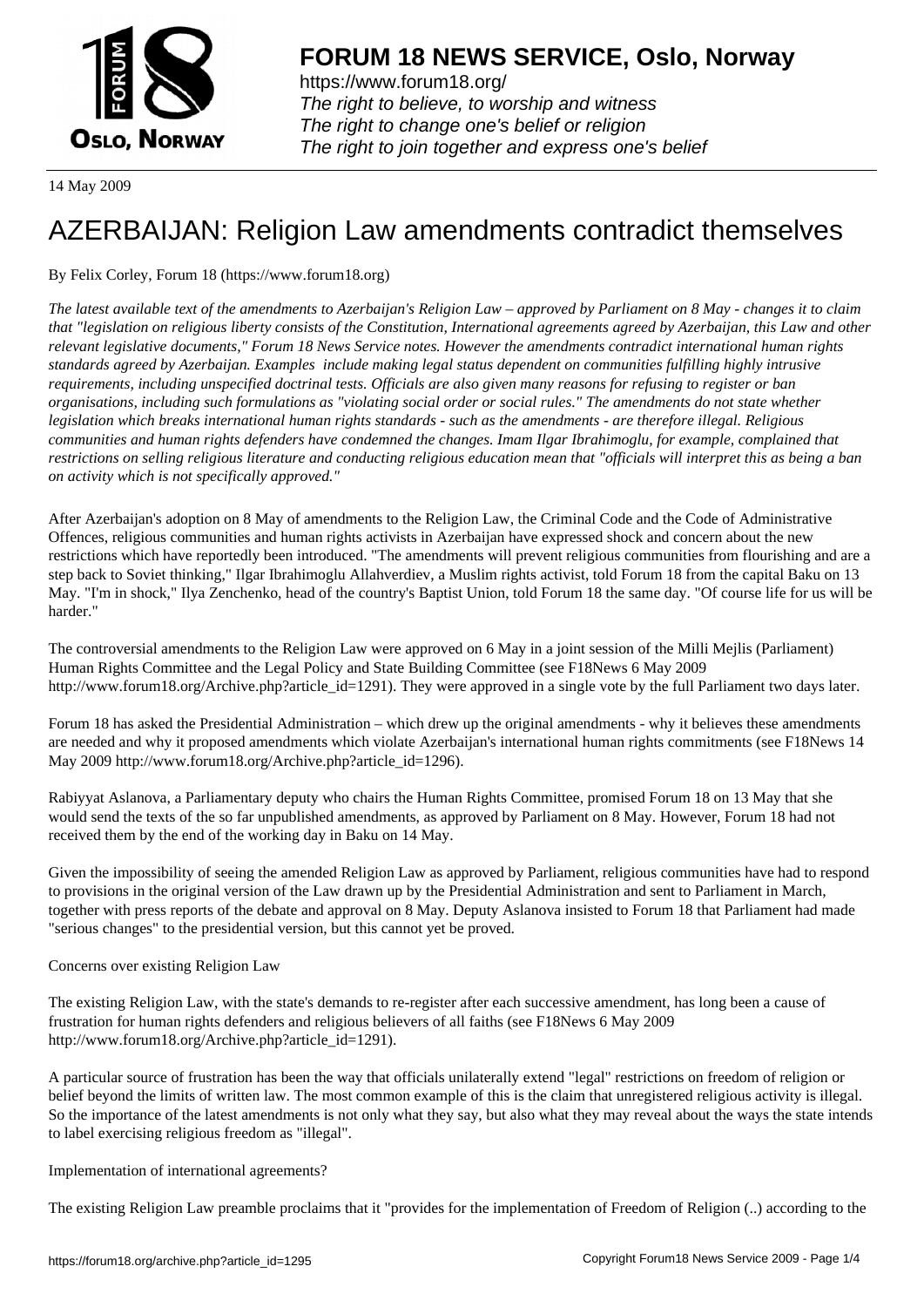"legislation on religious liberty consists of the Constitution, International agreements agreed by Azerbaijan, this Law and other relevant legislative documents of Azerbaijan."

However the amendments break international standards on freedom of religion or belief which Azerbaijan has agreed to, such as those outlined in the OSCE / Venice Commission Guidelines for Review of Legislation Pertaining to Religion or Belief (see

http://www.venice.coe.int/webforms/documents/?pdf=CDL-AD%282004%29028-e).

The amendments do not discuss whether any legislation which breaks international human rights standards – such as the amendments themselves – is therefore illegal in Azerbaijan.

Unclear wording of ban on some religious organisations

The amendments add to Article 1 of the Religion Law an undefined ban on "spreading propaganda of religions with violence or by threatening violence, as well as with the purpose of creating racial, national, religious, social hostility and enmity. It is prohibited to spread and propagate religions (religious movements) against the principles of humanity and human dignity."

Ban on conscientious objection?

Article 4 of the Religion Law is changed to include a ban on "refusing or declining to fulfil obligations determined by the law for his/her religious beliefs." This may be aimed at barring conscientious objection to military service on grounds of religious belief, and similar objections based on conscience.

### Ban on criticism of religions

Article 6.1 reportedly states that "establishing any superiority or limitations for any religion in comparison to another shall not be allowed." This appears to attempt to ban criticism of any or all religious beliefs, or suggesting that one religion or belief (including non-religious beliefs, such as atheism) may be more valid than another belief.

### Religious education restricted

Article 6.2 reportedly adds a provision that religious education of children or adults in institutions can only happen if it is specified in the organisation's charter. It is unclear whether this is the only context in which religious education can happen. Article 10 now reportedly states that "religious educational institutions act on the basis of a special permission (license) issued by competent executive power by the rules defined by the legislation of the Republic of Azerbaijan".

Unregistered organisations have no legal status

The new amendments devote much space to restricting legal status, and imply although do not explicitly state that unregistered organisations are illegal. State officials can be expected to regularly use this to try to ban the "illegal" exercise of freedom of religion or belief. Article 12 of the Religion Law now reportedly claims that: "All religious organisations can act as a juridical person only after being state registered by certain executive bodies."

Doctrinal and other intrusive tests for registration

Among the ways the Religion Law is amended to break international standards even more is the addition of highly intrusive and vague registration requirements.

Article 12 now reportedly demands "information on the citizenship, residence, and date of birth of people founding the religious society, a copy of their identity cards, the basis of their religious doctrine, information on the date of establishment of the religion and society, its form and methods, traditions, attitude to the family, marriage and education, information on limitations on rights and duties of the members of the society. Other documents demanded by the Law 'on State Registration of the Juridical Person' shall also be submitted with the application."

The amendments do not indicate by what authority, standards, or competence state officials will decide registration applications or appeals against their decisions. Only 20 days are allowed for a religious body to lodge appeals, or make changes demanded by state officials. The officials have no such deadlines within which their decisions must be made.

#### Extra reasons to refuse legal status

If state officials do not find enough grounds in the doctrinal tests or documents demanded to refuse registration, the Religion Law's Article 12 reportedly provides extra grounds for refusal. Among other reasons, state registration may be refused if "the activity of the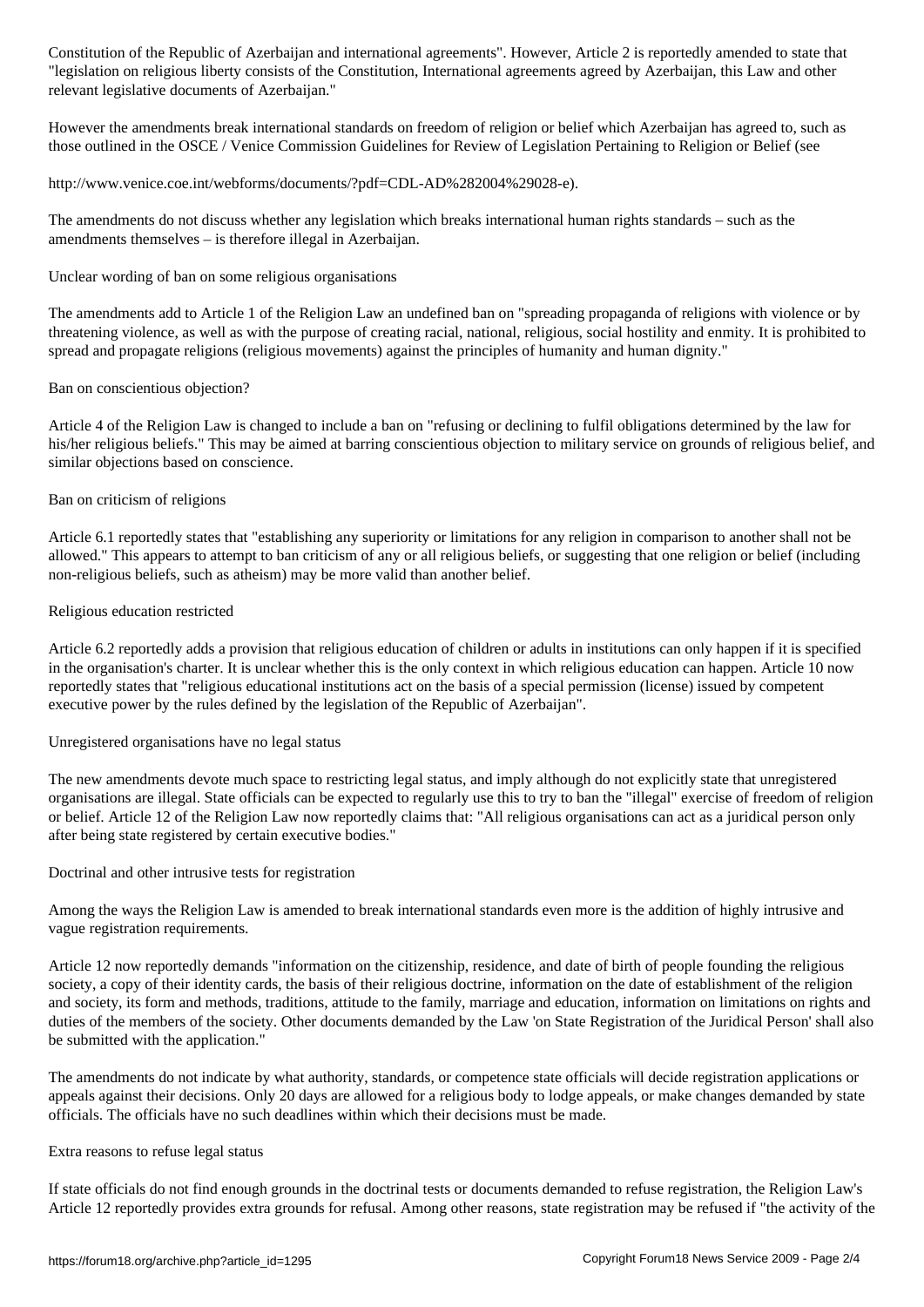or if "the presented charter (regulation) or other documents contradict the requirements of legislation or the information is wrong."

#### Reasons for banning organisations

Among the many – often undefined - reasons Article 12 reportedly allows a court to use to ban organisations state officials want to ban are:

- "spreading propaganda of religions with violence or by threatening violence, as well as with the purpose of creating racial, national, religious, social hostility and enmity. Forcing people to express a religious belief, participate in prayer, religious rites or ceremonies, learning about then religion. Spreading and propagating religions (religious movements) against the principles of humanity and human dignity."

- "violating social order or social rules"

- "inciting people to refuse to execute duties required by the law"

- and "not observing the requirements of an executive body on submitting information on changes made in the information or documents necessary for state registration."

#### Religious activity restricted to approved venues

The new Article 12 reportedly includes a provision: "The religious organisation can act only in the juridical address defined in the information presented for state registration." This appears to indicate that any activity outside such venues will be regarded as illegal.

A new Article 13.2 allows religious organisations to sell religious literature only at venues approved by the authorities.

#### Re-registration requirement

The Religion Law amendments require all registered religious communities to undergo compulsory re-registration. Those that fail to achieve this will be deprived of legal status. The presidential version of the amendment specified a deadline of 1 September 2009, which religious communities told Forum 18 many would struggle to meet. Deputy Aslanova claimed to Forum 18 that this specific deadline had been removed by Parliament and that no deadline is in the latest text.

#### Religious communities' responses

Forum 18 was unable to reach anyone on 13 and 14 May at the Caucasian Muslim Board to find out its reaction to the amendments to the Religion Law. Representatives of the Baku diocese of the Russian Orthodox Church declined to comment to Forum 18.

Other religious believers, however, have been outspoken in their criticism of what they know of the amendments. Muslim rights activist Ibrahimoglu, who was ousted by the state authorities as imam of the Juma (Friday) Mosque in Baku's Old City in 2004 and who heads the Devamm organisation, pointed out to Forum 18 that in much of the world what is not banned is allowed. "But this Law is like in Soviet times – only what is specifically written down as approved is approved."

To illustrate this, Ibrahimoglu highlighted the restriction on selling religious literature to designated, state-approved venues or the requirement for a licence to conduct religious education. "Officials will interpret this as being a ban on activity which is not specifically approved."

Ibrahimoglu complained that the Law seems set to make it more difficult to register and that religious communities that do not have registration will be banned. He also complained that the new Law seems set to build on existing government censorship of religious literature.

A Protestant pastor, who asked not to be identified for fear of worsening the difficult situation for his community, told Forum 18 that he expected "nothing good" from the amendments. "This Law is not for our benefit. I don't have real hope." The pastor complained that registration for his community has already been denied for some years. "It's already a problem for us. Why can't we have our meetings?"

A member of a minority faith, who asked not to be identified as they were speaking personally, described the extensive information and documentation required under the new Law before religious communities can apply for registration as "crazy". The individual echoed complaints from others over the restriction of religious activity to a registered organisation's legal address, restriction of sale of religious literature to approved venues, the restrictions over religious education, and the requirement yet again for re-registration.